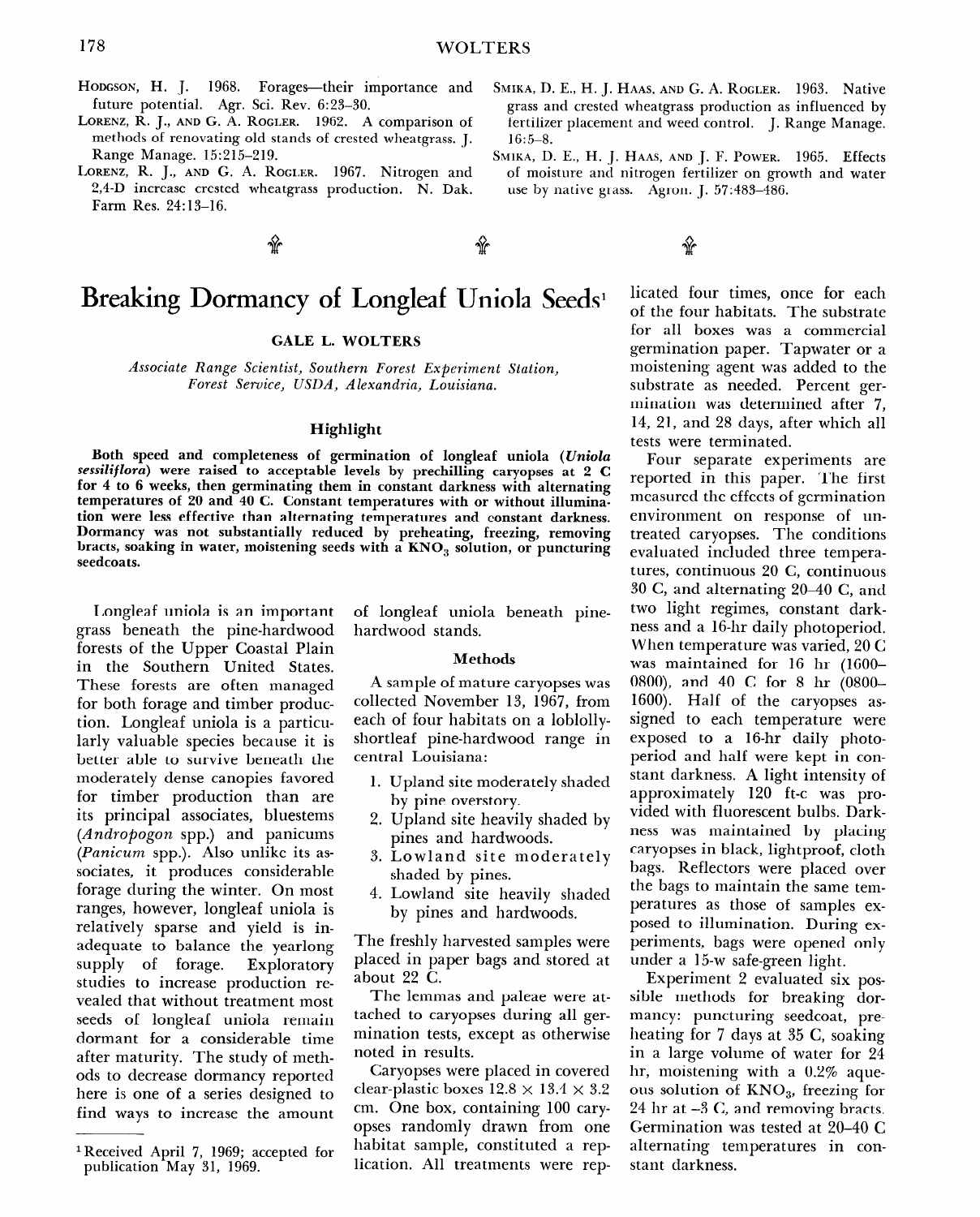Experiment 3 was originally designed to assess effects of 1 to 6 weeks of prechilling at 2 C. Data from the first three tests suggested that 6 weeks might be insufficient for maximum germination. Therefore, an S-week prechill was added in the final test. Germination was tested in constant darkness at ZO-40 C alternating temperatures.

Experiment 4 evaluated the effects of germination environment on response of seeds prechilled for 6 weeks at 2 C. Temperature and light conditions were the same as in Experiment 1.

In experiments which included prechilling or prefreezing, caryopses were placed in germination containers on moistened substrate and stored at the respective temperatures. To avoid confounding with age of caryopses, pretreatments were timed to end on the first day of the germination period.

All treatments, except those in Experiment 4, were repeated successively to determine the effect of caryopsis age on germination. Caryopsis age at the beginning of each germination test is shown with the results.

Data were transformed to arc sines of square roots of germination percentages before analyses of variance. The design of Experiments 1 and 4 was a split plot, with temperatures comprising major treatments, and light intensities minor treatment. Data from the randomized block design of Experiments 2 and 3 were analyzed by  $T_1$ , and  $T_2$  were analyzed been rake *q* of the decement were considered at the 0.00 fever were considered tables weaps presenced in tables were transformed back into<br>percentages.

## Results and Discussion

ExPeriment I.-Germination of  $expernmen = 1. - getmanation$ untreated caryopses 17 to 157 days after harvest was low regardless of temperature or light treatment. In four of the five tests, germination occurred only after 21 days. The maximum 28-day germination was only  $1.1\%$ .

In tests which began about 2.5 weeks after harvest, germination

| Table 1. Germination at 20-40 C in constant darkness, by physical or chemical |  |  |  |  |
|-------------------------------------------------------------------------------|--|--|--|--|
| treatment (Experiment 2).                                                     |  |  |  |  |

| Age                            | Length                   | Treatment         |                                |                |                |                         |                 |                         |  |  |
|--------------------------------|--------------------------|-------------------|--------------------------------|----------------|----------------|-------------------------|-----------------|-------------------------|--|--|
| of<br>seeds<br>$_{\rm (days)}$ | οf<br>test<br>(days)     | Control<br>(%)    | Puncture<br>seedcoat<br>$(\%)$ | Heating<br>(%) | Soaking<br>(%) | KNO <sub>2</sub><br>(%) | Freezing<br>(%) | Bract<br>removal<br>(%) |  |  |
| 45                             | $\overline{7}$           | 0.0               | 0.0                            | 0.0            | 0.0            | 0.0                     | 0.0             | 0.0                     |  |  |
|                                | 14                       | 0.0B <sup>1</sup> | 0.0B                           | 0.0B           | 0.0B           | 0.0B                    | 0.0B            | 1.1A                    |  |  |
|                                | 21                       | 0.0B              | 0.0B                           | 0.0B           | 0.1AB          | 0.0B                    | 0.1AB           | 1.6A                    |  |  |
|                                | 28                       | 0.1A              | 0.1A                           | 0.0A           | 3.0A           | 0.8A                    | 0.1A            | 1.6A                    |  |  |
|                                |                          |                   |                                |                |                |                         |                 |                         |  |  |
| 73                             | $\overline{7}$           | 0.0               | 0.0                            | 0.0            | 0.0            | 0.0                     | 0.0             | 0.0                     |  |  |
|                                | 14                       | 0.0B              | 0.0B                           | 0.0B           | 0.0B           | 0.0B                    | 0.0B            | 1.9A                    |  |  |
|                                | 21                       | 0.0B              | 0.0B                           | 0.0B           | 1.5A           | 0.0B                    | 0.0B            | 2.3A                    |  |  |
|                                | 28                       | 0.0B              | 0.0B                           | 0.0B           | 2.4A           | 0.6AB                   | 0.0B            | 3.1A                    |  |  |
| 101                            | $\overline{\phantom{a}}$ | 0.0               | 0.0                            | 0.0            | 0.0            | 0.0                     | 0.0             | 0.0                     |  |  |
|                                | 14                       | 0.0B              | 0.0B                           | 0.0B           | 0.0B           | 0.0B                    | 0.0B            | 1.1A                    |  |  |
|                                | 21                       | 0.0B              | 0.2AB                          | 0.1AB          | 0.2AB          | 0.0B                    | 0.0B            | 1.3A                    |  |  |
|                                | 28                       | 0.0A              | 1.1A                           | 0.5A           | 1.7A           | 0.1A                    | 0.0A            | 1.5A                    |  |  |
| 129                            | $\overline{7}$           | 0.0               | 0.0                            | 0.0            | 0.0            | 0.0                     | 0.0             | 0.0                     |  |  |
|                                | 14                       | 0.0B              | 0.0B                           | 0.0B           | 0.0B           | 0.0B                    | 0.0B            | 1.9A                    |  |  |
|                                |                          |                   |                                |                |                |                         |                 |                         |  |  |
|                                | 21                       | 0.0B              | 0.0B                           | 0.0B           | 0.0B           | 0.0B                    | 0.0B            | 2.6A                    |  |  |
|                                | 28                       | 0.1B              | 0.0B                           | 1.0AB          | 0.9AB          | 0.2AB                   | 0.7AB           | 2.8A                    |  |  |

 $1$  Germination values within each row having a common letter are not significantly different at the 0.05 level.

temperature **x** light interaction. maximum 2%day germination in Germination in constant darkness any test was only 3.1% (Table 1). occurred only with alternating tem- Removing bracts consistently peratures; results for the 16-hr speeded germination. Values after photoperiod were not affected by this treatment significantly extemperature. ceeded those for controls at both

germination of seeds that were be- was the only other treatment that tween 45 and 129 days old. Alter- increased germination within 21 nating temperatures significantly days, and this improvement was reduced dormancy at the end of confined to 73-day-old seeds. Both the test for 129-day-old seeds. bract removal and soaking in water

opses were dormant in all age tion in some age classes.  $\epsilon$  classes, and all responses to light. The results indicate that bracts classes  $\alpha$  and temperature treatments were may contain a germination inhibiand temperature treatments were may contain a germination inhibi-<br>low. Westra and Loomis (1966) re- tor. Evenari (1949) reported that ported similar findings for sea oats bracts of oats *(Arena sativa)* con- *(Uniola panicdata).* tain an inhibitor, and Elliott and

*Experiment 2.*-None of the six

was significantly affected by a greatly reduced dormancy. The

Treatments did not influence 14 and 21 days. Soaking in water A high proportion of the cary- slightly improved 2%day germina-

*Experiment* 2.—None of the six Leopold (1953) found that washing chemical or physical treatments oat caryopses increased germina-

**Table 2. Germination at 20-40 C in constant darkness, by 0- to 8-week prechill treatment of the set of the 3** 

| Age<br>of     | Length<br>of   | Weeks of prechill |                  |                  |       |        |        |        |                         |
|---------------|----------------|-------------------|------------------|------------------|-------|--------|--------|--------|-------------------------|
| seeds         | test           | $\Omega$          | 1                | $\overline{2}$   | 3     | 4      | 5      | 6      | $\overline{\mathbf{8}}$ |
| <u>(days)</u> | (days)         | (X)               | (X)              | (7)              | (7)   | (7)    | (7)    | (2)    | (%)                     |
| 45            | $\overline{7}$ | 0.0               | 0.0              | 0.0              | 0.0   | 0.0    | 0.0    | 0.0    | --                      |
|               | 14             | 0.0c <sup>1</sup> | 0.0C             | 0.0C             | 0.1C  | 3.5B   | 10.9B  | 28.6A  | --                      |
|               | 21             | 0.1E              | 0.0E             | 3.7D             | 12.4C | 54.08  | 60.0B  | 78.1A  | --                      |
|               | 28             | 0.2E              | 0.6E             | 12.00            | 25.7C | 62.9B  | 68.0B  | 82.8A  | --                      |
| 73            | 7              | 0.0               | 0.0              | 0.0              | 0.0   | 0.0    | 0.0    | 0.0    | --                      |
|               | 14             | 0.0B              | 0.0B             | 0.0B             | 0.1B  | 8.6A   | 4.1A   | 4.5A   | --                      |
|               | 21             | 0.0 <sub>D</sub>  | 0.0D             | 6.5C             | 24.9B | 55.5A  | 56.6A  | 59.6A  | --                      |
|               | 28             | 0.1D              | 0.1D             | 19.4C            | 47.0B | 70.8A  | 74.4A  | 74.6A  | --                      |
| 101           | $\overline{7}$ | 0.0               | 0.0              | 0.0              | 0.0   | 0.0    | 0.0    | 0.0    | --                      |
|               | 14             | 0.0 <sub>D</sub>  | 0.0D             | 0.0 <sub>D</sub> | 10.2C | 12.1BC | 21.6AB | 33.7A  | --                      |
|               | 21             | 0.0C              | 0.0C             | 0.7C             | 45.7B | 52.8B  | 56.3AB | 69.0A  | --                      |
|               | 28             | 0.0C              | 0.0C             | 2.0C             | 57.3B | 62.6AB | 65.3AB | 75.4A  | --                      |
| 129           | $\overline{7}$ | 0.0A              | 0.0A             | 0.0A             | 0.0A  | 0.0A   | 0.0A   | 0.0A   | 0.4A                    |
|               | 14             | 0.0C              | 0.0C             | 0.0C             | 7.8B  | 14.4B  | 18.6B  | 11.6B  | 52.2A                   |
|               | 21             | 0.0D              | 0.0 <sub>D</sub> | 3.6C             | 37.0B | 48.3B  | 53.6B  | 49.1B  | 74.0A                   |
|               | 28             | 0.1D              | 1.6D             | 13.8C            | 47.7B | 63.4B  | 63.9B  | 65.2AB | 81.6A                   |

 $1$  Within a row, percentages followed by a common letter do not differ significantly at the 0.05 level.